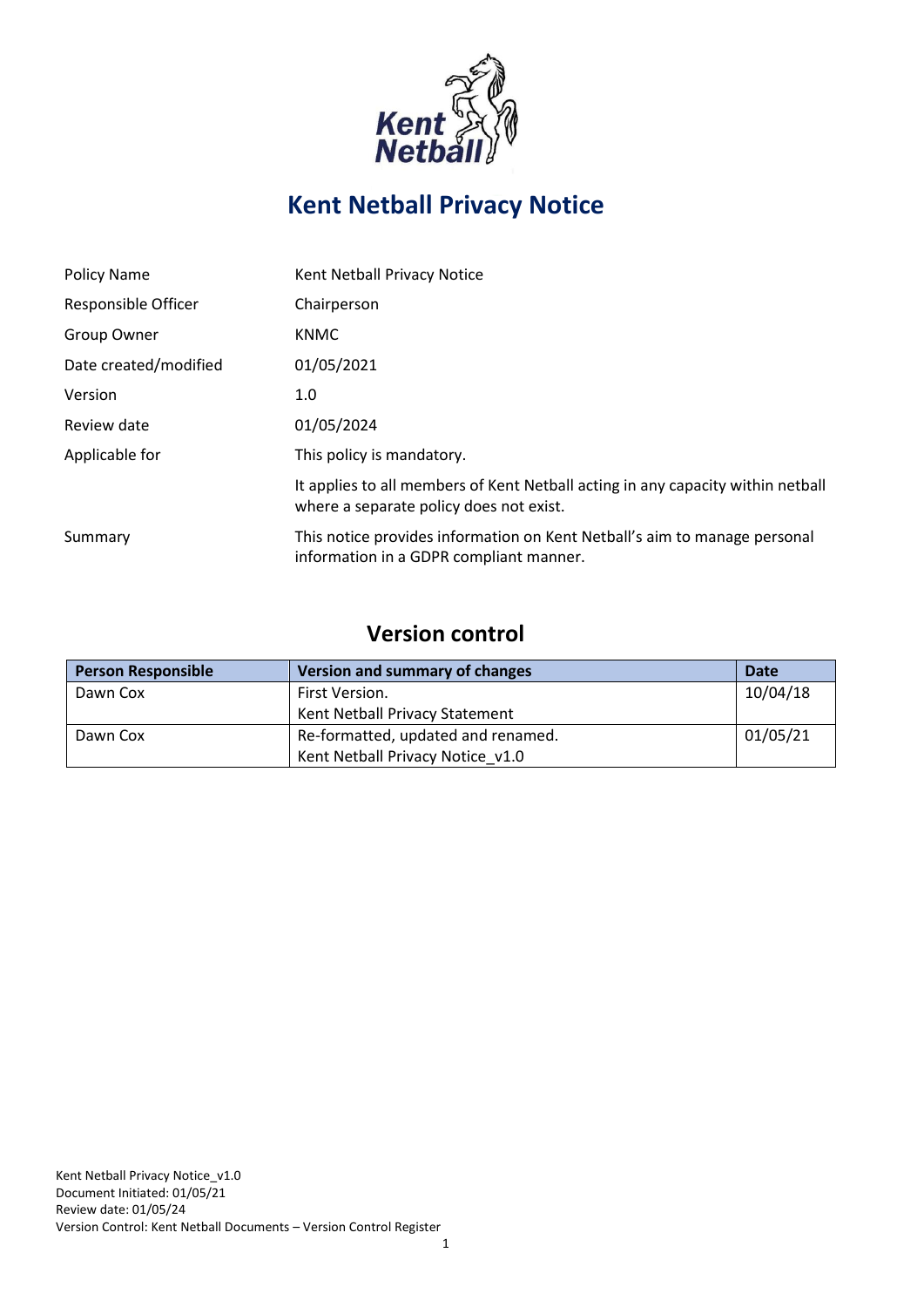## **Contents**

## **Abbreviations**

| AGM         | Annual General Meeting of Kent Netball                                                                                                                            |
|-------------|-------------------------------------------------------------------------------------------------------------------------------------------------------------------|
| EN          | <b>England Netball</b>                                                                                                                                            |
| INF/IFNA    | The International Netball Federation (INF), formerly the International Federation<br>of Netball Associations (IFNA), is the worldwide governing body for Netball. |
| ΚN          | Kent Netball                                                                                                                                                      |
| <b>KNMC</b> | Kent Netball Management Committee                                                                                                                                 |
| L&SE        | London and South East                                                                                                                                             |
| <b>RMB</b>  | Regional Management Board                                                                                                                                         |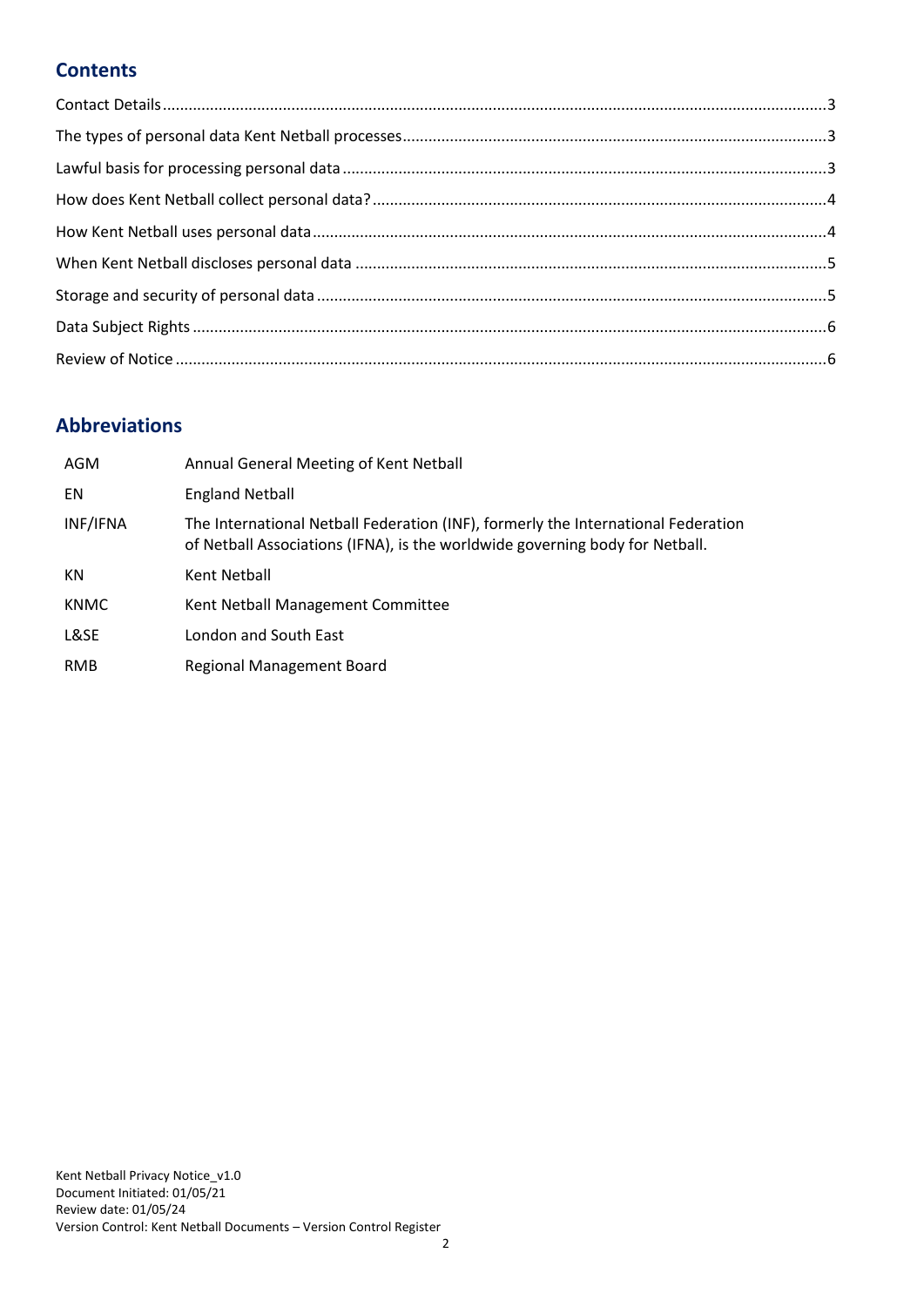## **1. Contact Details**

<span id="page-2-0"></span>Kent Netball (KN) is not required to have a Data Protection Officer. However, for information and queries about data protection compliance, contact our Data Protection Lead.

Data Protection Lead, Mrs Dawn Cox: [secretary@kentnetball.co.uk](mailto:secretary@kentnetball.co.uk)

### **2. The types of personal data Kent Netball processes**

<span id="page-2-1"></span>The data KN collects will vary depending on the relationship with the Data Subject.

KN processes the following personal data:

- Full name and personal details (e.g. photograph, driving licence);
- Contact data (e.g. home address, email address, telephone numbers);
- Date of birth and/or age;
- Special categories of data such as medical history or race or ethnicity, disability or sexual orientation;
- Next of kin and emergency contact data;
- Imagery in video and/or photographic form and voice recordings;
- Records of participation at events/sessions/competition;
- Records of enquiries and other correspondence with you;
- Marketing email lists;
- Membership details including start and end date and any regions, counties, leagues and clubs that you are/have been a member of;
- Coaching/teaching/officiating qualification and/or history;
- Records of any courses or sessions attended/enquiries;
- Records and assessment of any player rankings, gradings or ratings, competition results, details regarding events/matches/games attended and performance;
- Any disciplinary, safeguarding and grievance data;
- Records of your interactions with us such as telephone conversations, emails and other correspondence and your instructions to us;
- Any payment details you provide so that KN can perform financial transactions with you;
- Any details required for the purposes of awarding scholarship funding or grants (including any means testing);
- Records of your attendance at any events or competitions hosted by us;
- Membership of the KNMC, Subcommittees and Working Groups
- Membership of Academies
- Names of Covid-19 Officers for member County clubs.

#### **3. Lawful basis for processing personal data**

<span id="page-2-2"></span>KN collects, stores and processes personal data for several purposes, mainly: to inform members and other interested parties about netball activity within the County such as events, competitions, leagues, courses and promoting further opportunities, financial accounting and marketing. KN will not use any of the data collected from you, or about you, for any purpose other than those listed in this document or for purposes that are similar. If we would like to use your personal data in any other way, we will present you with relevant information at the point at which one of these additional purposes arises.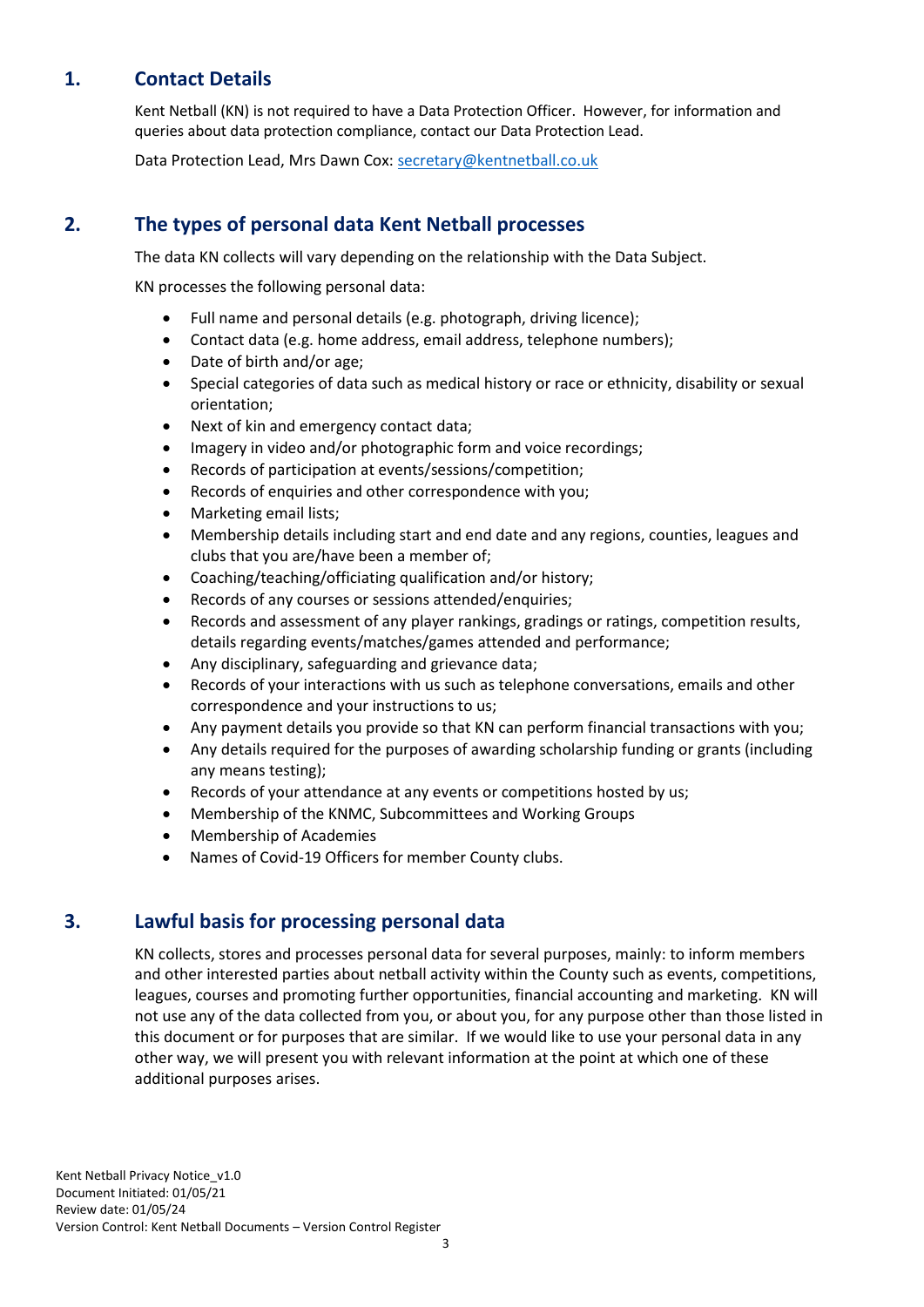The GDPR provides that legally we might hold and process your data for any of the following four reasons and we have included below a summary of what that means for KN and how we might use data you provide to us:

Where required to perform a **Contract**. For example:

- to administer and manage our relationship with members; and
- to administer attendance at competitions, events or training.

Where required to comply with our **Legal Obligations.** For example:

- to comply with health and safety requirements. For example, to ensure the safe running of netball sessions and to enable adaptations as required;
- to comply with safeguarding requirements. For example, working with children or vulnerable adults;
- to ensure we are offering equitable access to our services to avoid discrimination; and
- for the prevention of fraud and other criminal activities.

Where there is a **Legitimate Interest.** For example:

- to correspond and to answer queries and complaints;
- to ensure understanding of the coaching, officiating and volunteering workforce available;
- to comply with awarding bodies' accreditation obligations;
- to administer and monitor attendance at events and competitions.

Where you have provided **Consent**. For example:

We may use and process your personal data where you have **consented** for us to do so for the following purposes:

- marketing; and
- inclusion on list of KNMC, Subcommittee and Working Groups members.

#### **4. How does Kent Netball collect personal data?**

<span id="page-3-0"></span>To deliver and enhance the services offered by KN, certain personal data is collected. KN collects personal data from individuals when:

- The individual registers to become a member
- The member enters a KN event or participation programme
- The individual participates in a KN course
- The individual requests information from KN
- The individual provides information to KNMC volunteers
- The individual participates in a KN survey.

#### **Children**

Children's data are collected and processed in accordance with this Policy. Parents and guardians are expected to ensure that the children they are responsible for are aware of how their personal data will be processed by us.

The data may be collected in both paper and electronic form.

#### **5. How Kent Netball uses personal data**

<span id="page-3-1"></span>KN will only collect data that is necessary for them to carry out the primary purpose of providing services relating to: membership, education and events. Personal data may be used in order to: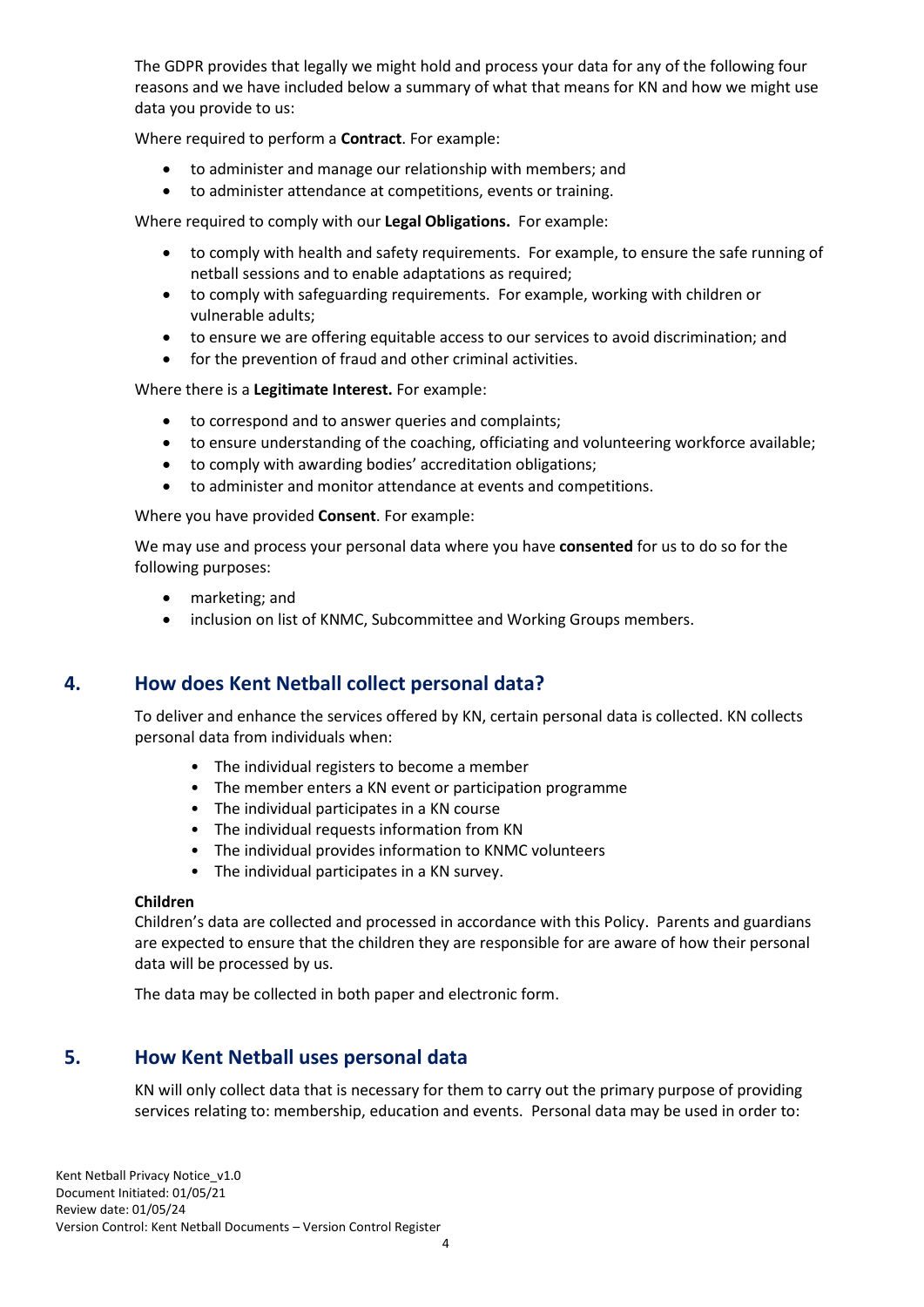- Provide the services required
- Internal accounting and administration
- Regulatory reporting and compliance
- Help KN to inform and identify other products or services that may be of benefit.

If KN sends any information about services or products that are not required, or a member does not want personal data disclosed to any other organisation (including related organisations) they can advise KN accordingly by emailing to the Data Protection Lead.

If the member does not advise KN otherwise, they will be deemed to have confirmed their agreement on their own behalf and/or on behalf of others that they represent.

#### **6. When Kent Netball discloses personal data**

<span id="page-4-0"></span>KN discloses personal data to other organisations that is necessary to assist in providing services. The organisations include outsourced service providers who manage the services provided to members, including:

- the KN administrators;
- England Netball;
- authorised third parties; and
- Government and regulatory authorities and other organisations, as required or authorised by law.

KN limits the use and disclosure of any personal data to such organisations for the specific purpose for which it is supplied.

When a member provides KN with personal data about other individuals, KN relies on that member to make the individual aware that the data has been provided to KN and for what purpose, and to whom it may be disclosed and also how they can access their data.

KN will never sell or share your data with other organisations to use for their own purposes.

#### **7. Storage and security of personal data**

<span id="page-4-1"></span>KN stores personal data on a computer database. The personal data may be held in both paper file and computer file form. KN will implement measures of a reasonable nature to ensure that all personal data is securely stored from misuse, loss and unauthorised handling.

KN will hold personal data only for as long as needed for the purpose it was collected, which is as follows:

- $\bullet$  Financial data  $-7$  years
- Disciplinary data 5 years
- Participation in leagues 2 seasons
- Injury Forms minimum of 3 years or until the child reaches 21
- Course attendance/qualification 5 years
- Correspondence/enquiries for the relevant season or, if later, until resolved or for such longer period as required
- Names of Member County club Covid-19 officers for the relevant season
- Academy Athlete details whilst active in the programme after which only names will be retained for historical purposes
- Safeguarding data until the matter is closed or, in the case of child protection cases, until the child is 24

Kent Netball Privacy Notice\_v1.0 Document Initiated: 01/05/21 Review date: 01/05/24 Version Control: Kent Netball Documents – Version Control Register